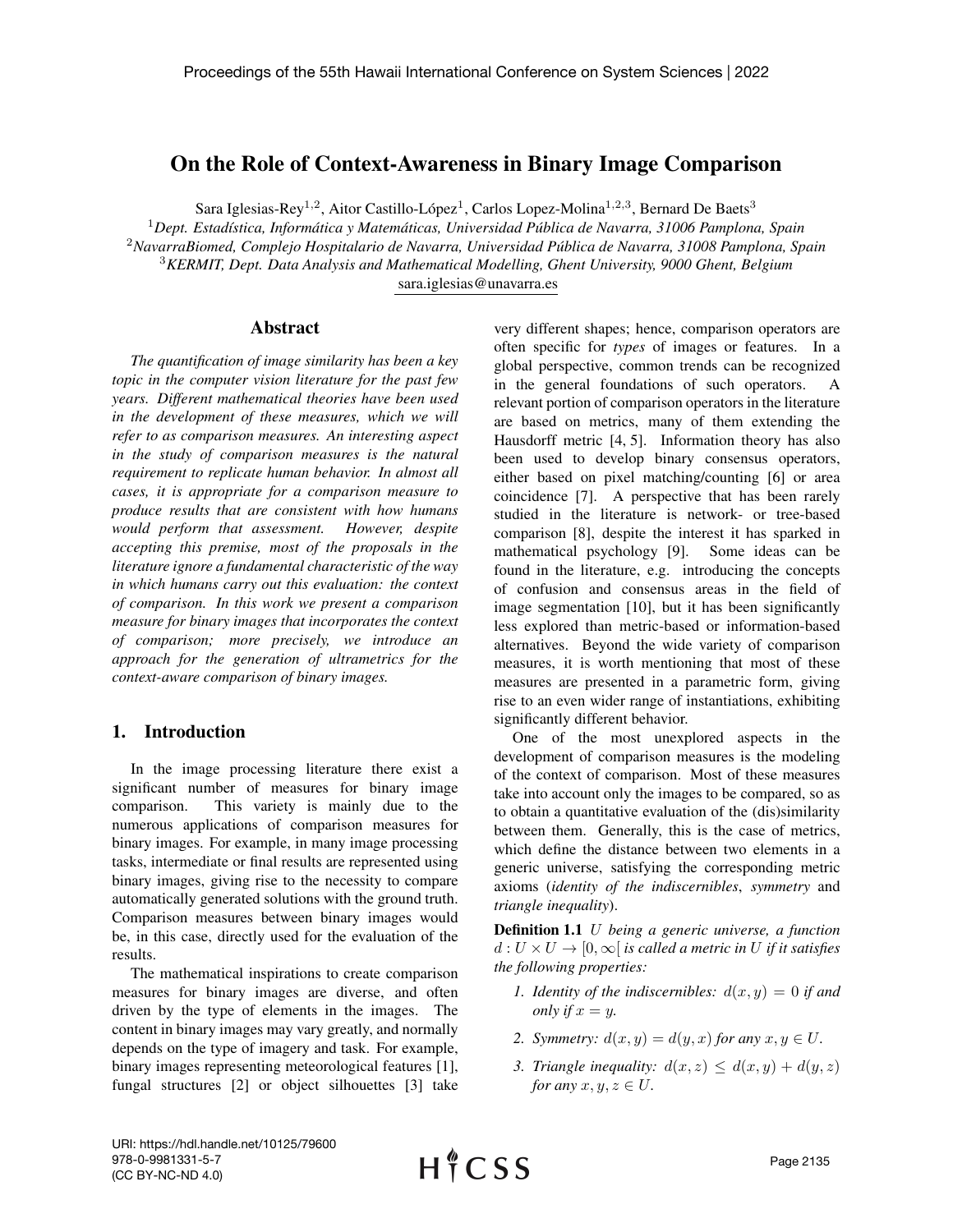Metrics are the most used functions for comparison, although there are many others. For example, if instead of the triangle inequality, the function  $d$  satisfies the *ultrametric inequality* or *strong triangle inequality*,  $d(x, y) \leq \max(d(x, z), d(y, z))$  for any  $x, y, z \in U$ , the resulting function would be an ultrametric. Obviously, any ultrametric is a metric.

Note that a metric is an ultrametric [11] if and only if any three points in  $U$  can be relabeled as  $x, y, z$  such that

$$
d(x, y) \le d(x, z) = d(y, z).
$$

The use of metrics for image comparison may seem like a natural and mathematically appropriate approach, but in fact it is different from how humans proceed. Humans implicitly incorporate the context in their comparisons, performing a multidimensional analysis of the characteristics of each object. This incorporation of the context may even lead to non-compliance with the axioms when comparing. The context of comparison can be explicit, but if no information is provided, humans will incorporate it implicitly.

The non-necessity of imposing the metric axioms in human similarity judgment, along with the implicit contextualization made by humans, have long been studied. In [12], Yearsley *et al.* studied the implications of the famous example presented by Tversky [13], the *Jamaica-Cuba-Russia* comparison. The example is based on the idea that, d being a measure of dissimilarity between countries, humans normally judge that  $d(Jamaica, Russia) > d(Jamaica, Cuba) +$ d(*Russia*, *Cuba*). In other words, that the perceived dissimilarity between *Jamaica* and *Russia*, is greater than the sum of the pairwise dissimilarity between *Jamaica* and *Cuba*, and between *Russia* and *Cuba*, hence not fulfilling the triangle inequality. In this example, each country is considered a multidimensional object and, in the comparison of each pair of countries, humans are able to determine the dimension of comparison implicitly, that is, the context of comparison. Even when the context is not explicit, the human evaluator is able to implicitly determine it based on previous experiences. For example, the *Jamaica-Cuba* comparison is normally established in terms of geography, while *Russia-Cuba* is based on its politics; humans selectively alter the role and the setting of the context in the comparisons. This example is used to discredit the need to impose the triangle inequality in human reasoning, as well as to evince the multidimensional nature of the human interpretation. It also serves as an illustration of the interesting role of the notion of context in human comparisons [14].

In general, the comparison measures in the literature do not make use of the notion of context. Normally,

these measures only consider the two images to be compared, assuming a global context and thus providing an absolute quantification of (dis)similarity. While this may be advantageous in some tasks, the process moves away from the way in which humans compare. Nowadays there is a general trend to replicate how humans naturally perform image processing tasks, since the intermediate or final results are compared to hand-labelled ground truth images; this is the concept behind supervised learning [15], where the training sets are human-labelled data, with the workload and waste of time that entails. A perfect simulation of human behaviour would then be considered a perfect performance, avoiding the expenses of human labelling. The aim of this paper is to create a context-aware comparison measure for binary images. More precisely, we intend to design an ultrametric that quantifies the dissimilarity between any two images within the context of comparison. The quantified distance between two images not only depends on their coincidences and divergences, but also on the characteristics of the remaining images within the context. By including the context of comparison, our measure brings the process closer to how humans perform comparisons.

The rest of this article is organized as follows. Section 2 presents the ultrametrics in context-aware comparison measures. The methodology for the construction of the ultrametric for the comparison of binary images is presented in Section 3, and is evaluated in Section 4. Finally, Section 5 presents the conclusions of the article.

## 2. Ultrametrics for object comparison

This section presents the concept of ultrametrics. First, a taxonomy of comparison measures and their main characteristics is presented (Section 2.1). Next, we focus on a network-based approach for object comparison (Section 2.2) and finally we present a methodology for the ultrametric construction through tree-based comparison measures (Section 2.3).

## 2.1. Taxonomy of comparison measures

Comparison measures, whether metrics, ultrametrics or any other type of function, are crucial in most of the scientific areas. These measures are decisive in tasks such as quality assessment, classification or optimization. In Tversky's terms [16], comparison measures can be divided into two main classes: (*i*) the ones based on geometrical interpretations, called *spatial models*, and (*ii*) those based on graph theory, called *network models*. Spatial models represent each object as a point in a coordinate space, so the distance between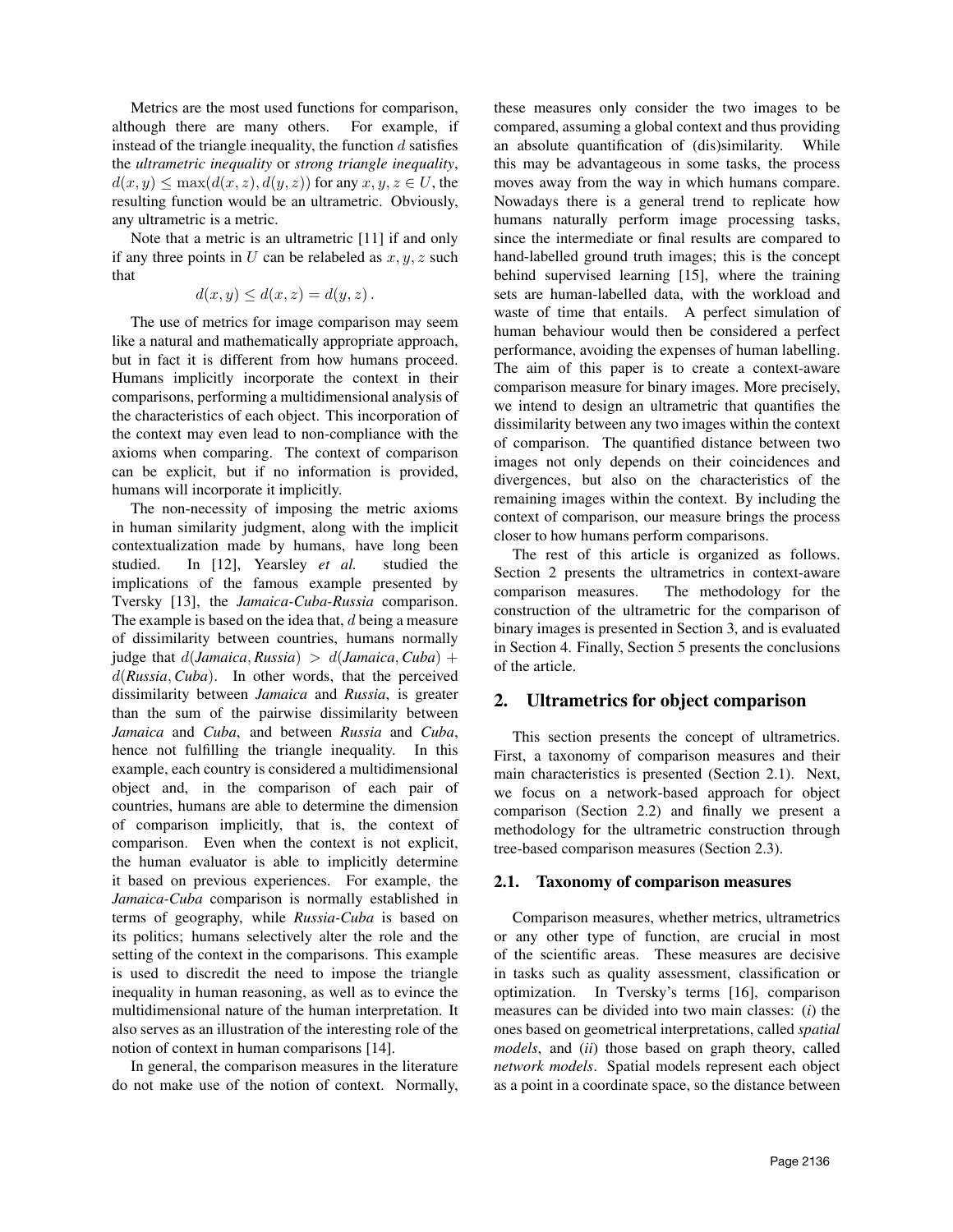points represents the closeness between objects. Most of the metrics and measures of dissimilarity adhere to this strategy, like the different variants of the Hausdorff metric [17, 18]. As opposed to spatial models, network models generate a graph-like representation of the relations between the objects to be compared. Each object is defined as a node in a connected acyclic graph, generally a rooted and labeled binary tree, while edges or *branches* (and their weights) are used to represent dissimilarity (or distance) between each pair of objects. When using trees to generate hierarchical structures, the nodes of degree 1 are called *leaves* and the node of degree 2 *root*.

In Tversky's double taxonomy, network models are more suitable for modeling the notion of context than spatial models. Spatial models may potentially establish a coordinate space depending on some definition of the context (however this is almost absent in the image processing literature, except in specific image retrieval applications through distribution comparison [19]). Generally it is assumed that the context is sufficiently large and nonspecific, and containing all possible elements. Network models are easily adapted to the context when establishing the topology of the graph, since they consider all possible interrelationships between elements. Therefore, the set of objects to be compared affects the network topology and, thus, the quantification of the dissimilarity between any two nodes.

In this work we introduce a network-based ultrametric that allows for a simple but meaningful modeling of the comparison context. The generation of a graph allows to model the relationships between images of a set, building an ultrametric in the process. This alternative enables better modeling of the human behavior when comparing and evaluating dissimilarity, as it implicitly includes the context. In addition, by satisfying the properties of the ultrametric, we guarantee that our comparison measure is a metric and, therefore, it can be applied in different applications that require metrics. The main disadvantage of this alternative is that the network topology cannot establish distances from or towards elements that were not present when the structure was settled, so all the elements to be compared must be known in advance.

### 2.2. Network-based comparison measures

Network-based comparison measures are obtained by establishing a network topology on a set of elements. Although this network topology can be any type of graph (distances on cyclic road maps are an example of this), generally rooted trees are the preferred option, since they impose an appropriate hierarchical structure on the data. This choice is fundamental to many algorithms, especially in hierarchical clustering algorithms [20]. This work focuses on the use of trees as network topologies.

As an illustration, Figure 1 shows a tree organization of linguistic terms based on their dissimilarity. This graph contains, as leaves, the initial terms Train, Subway and Car, and the resulting groupings of the elements. In Fig. 1(a),  $\{Train, Subway\}$  are the first grouped, since they are the closest terms in the set. Then, {Train, Subway} are grouped with {Car}, forming the root of the tree. Numerical details are omitted, so we assume that the dissimilarity between two elements is proportional to the height of the node where they are grouped for the first time.

Figures  $1(b)$  and  $1(c)$  show the resulting trees when adding two different terms to the candidate set of Fig. 1(a): Airplane and Motorcycle. In the first case, by including an element perceptually far from all the elements of the original set, Airplane, the tree topology does not change significantly; the new element, Airplane, is grouped at the highest level of the tree with the other elements of the set. On the contrary, in Fig. 1(c), by including the element Motorcycle, which is perceived as close to one of the elements of the original set, Car, the tree changes significantly; the new element Motorcycle is grouped with Car at the second level, altering completely the structure of the tree. This represents the fact that humans understand that terms are similar in a variable way, depending on the comparison context.

#### 2.3. Tree-based comparison measures

The three examples in Fig. 1 provide an idea of how to establish a hierarchy of the relations between terms according to their perceived dissimilarity, but they do not explain how to generate an ultrametric from them, or any other comparison measure. The construction process of the tree begins by considering all the objects to be compared and setting the first combined node as the *closest pair* of terms among all candidate pairs. This choice is not trivial; in computational terms, multiple different paradigms may be involved: minimum entropy of the resultant set, conditional probability, lower dissimilarity, etc. In the tree construction, it is necessary to iteratively decide which is the next node to be created, until the root is reached. Note that the strategy used to select the next combined node should not only consider the grouping of leaves, but it must also be prepared to consider the grouping of intermediate nodes that are generated in the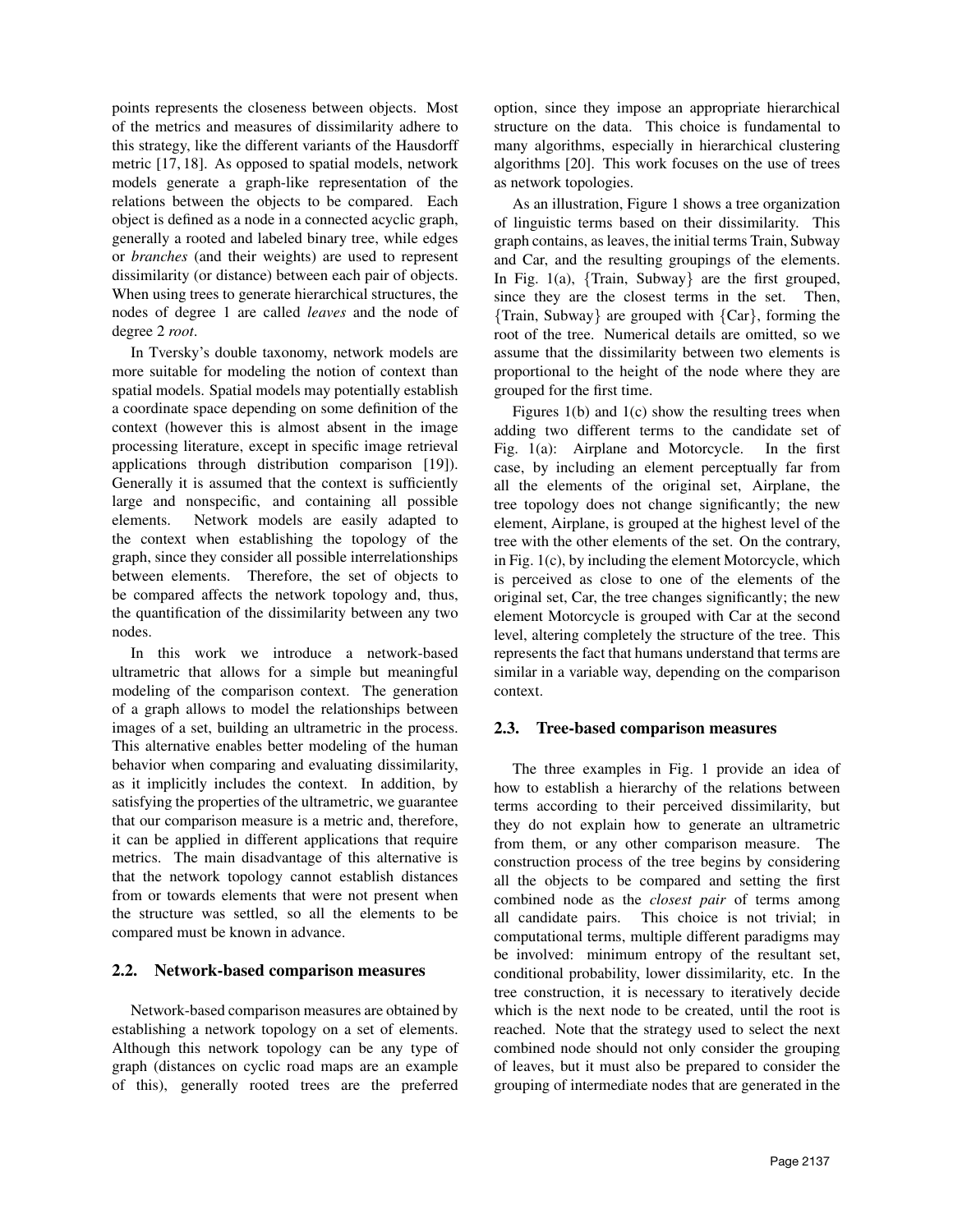

(b) Tree model of {Train, Subway, Car}∪{Airplane}



(c) Tree model of {Train, Subway, Car}∪{Motorcycle}

#### Figure 1. Variants of a tree model of the similarity between linguistic terms for three different sets of terms.

tree construction, *i.e.*, sets of elements.

Once the topology of the tree is established, it is important to set weights for the edges or branches. Depending on the nature of the strategy used to merge nodes, there are two different situations. If the strategy is qualitative, *i.e.*, it determines which is the next node that will be generated but does not return a numerical evaluation of its cost (dissimilarity), each new node is located at an increasing height of the tree. The cost of the first node created by combining the leaves will be 1, the second will have a cost of 2 and so on. If the strategy used for the node grouping is quantitative, each new node has a height equal to the cost of its generation. It is important to remark that this height is not an intrinsic property of the nodes, but it is represented by the length of the edges that connect each node to the leaves.

Quantitative strategies must ensure certain properties, for example, that nodes are created with increasing height, so that each new node cannot have a lower cost than older nodes. These strategies must also consider the situation in which different candidate nodes present the same cost during the construction process of the tree; there are multiple strategies to overcome this situation, like creating several nodes with the same cost at the same time or randomly selecting.

Whichever the strategy chosen to design the tree (qualitative or quantitative), the graph can be used to create an ultrametric. The distance between any two elements in the set of original elements,

in terms of the ultrametric, is the height of the lowest node that includes both of them. This agrees with the *strong triangle inequality* property in Def. 1.1 since the distance between two elements fulfills  $d(x, y) \leq \max(d(x, z), d(y, z))$  for any  $x, y, z \in$ U. Also, this measure depends on the context of comparison, since different groups of elements will give rise to different tree topologies and, therefore, the ultrametric will yield different values.

## 3. Ultrametrics for binary image comparison

In this section we present the construction of an ultrametric for the comparison of binary images. First, we review the existing literature (Section 3.1) and second we introduce ultrametric trees for binary image comparison (Section 3.2).

#### 3.1. Binary image comparison

The widespread use of binary images as intermediate (or final) results in image processing tasks led to the proliferation of a wide variety of measures for binary image comparison. Much of the literature is devoted to measures based on the confusion matrix [6, 21, 22], but there is also a significant number of measures that adopt a geometrical interpretation of the space of binary images [23]. The most popular options in this regard are the Hausdorff metric [4] and different generalizations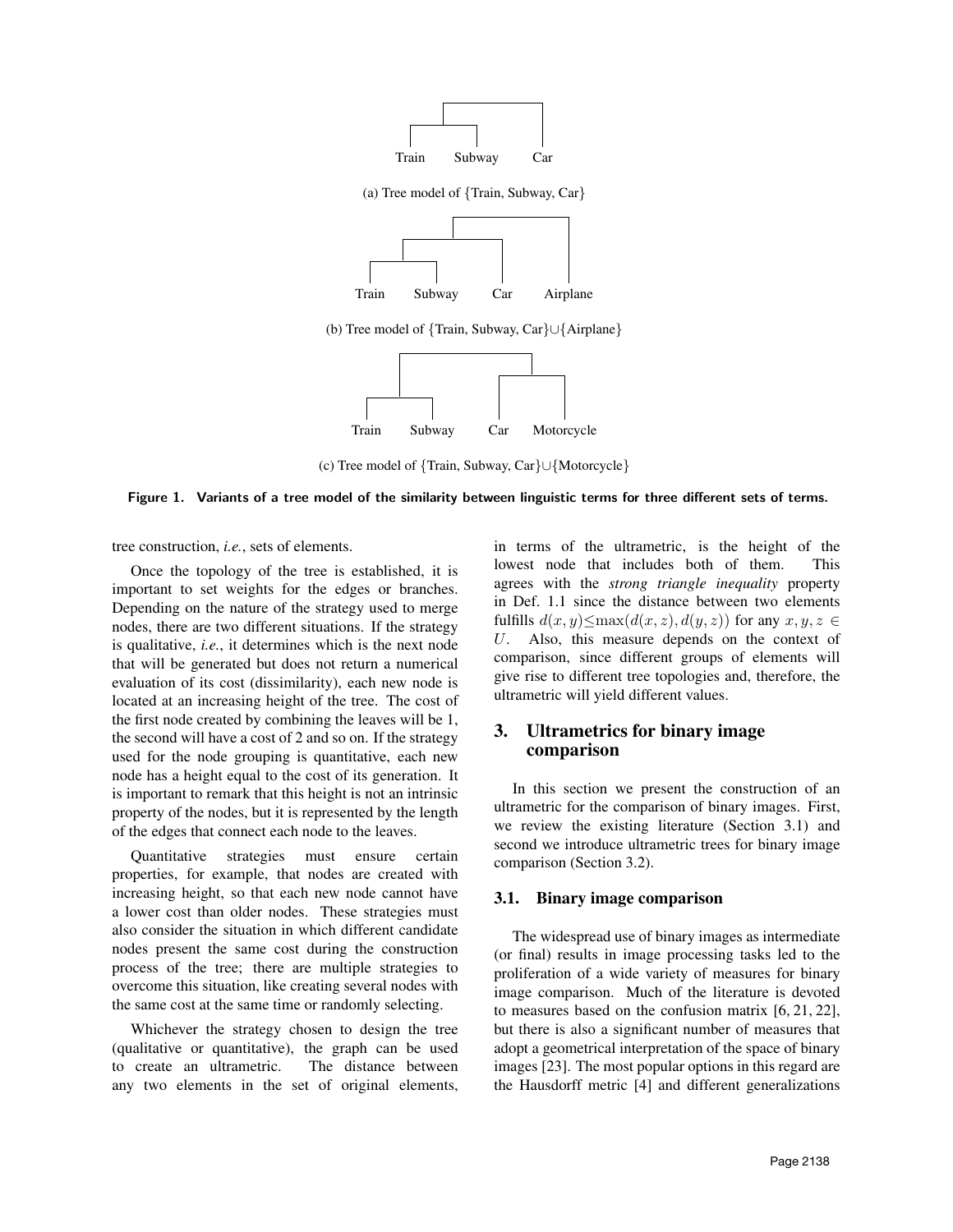oriented to specific tasks [17, 18], or the Symmetric Difference [24, 25]. Other measures like Pratt's FoM (PFoM) [26] or Haralick's Measure [27], even if not satisfying the metric axioms, are partially based on metrics.

Despite satisfying certain properties, metric axioms or not, these measures do not provide an easy and intuitive way to incorporate the context of comparison. As far as we know, there are no references in the image processing literature that present context-aware comparison measures, where each comparison is made taking into account, not only the given pair of images to be compared, but all binary images within a set. Generally, when used, the term context refers to the idea that different regions of the image present local environments and discriminatory global standards, providing an adaptive comparison measure for each image; therefore, the concept of context refers to the relationships of a pixel with its neighborhood. Examples can be found in a wide variety of applications such as shape matching [28], edge detection [29], or tracking [30].

The notion of context-awareness as presented in this work is only present in certain specific tasks like classification [31], concept comparison [32] or recommender systems [33]. Most of these measures emerge as a fundamental notion of cognitive theories in psychology [34]. Despite considering the notion of context as presented in this work, these measures are not suitable for image comparison. There are no examples in the image processing literature that attempt to include this notion of context when comparing binary images.

Our proposal is a context-aware comparison measure for binary images, applying trees to obtain a quantification of dissimilarity by means of an ultrametric.

#### 3.2. Tree-based comparison for binary images

The construction of the tree-based ultrametric presented in Section 2 can be extended to the case of binary images. In order to achieve it, a mathematical tool that allows for node grouping between objects is required, that is, a quantitative method to carry out comparisons between images. Due to the hierarchical nature of the trees, this tool will yield the order in which different images will be grouped in nodes. In our proposal, the comparisons between images are performed using Baddeley's Delta Metric (BDM) [35, 36], a very popular comparison measure derived from the Hausdorff metric [4], and the Symmetric Difference  $(SD_k)$  [24], an error measure for binary images based on distances.

In this work we consider images to have fixed dimensions  $M \times N$ , such that  $\Omega = \{1, \ldots, M\} \times$  $\{1, \ldots, \mathcal{N}\}\)$  represents the set of positions in an image. The set of all possible binary images is denoted as  $\mathbb{B}$ , *i.e.*, the set of mappings  $\Omega \mapsto \{0, 1\}$ .

 $A, B \in \mathbb{B}$  being two binary images in  $\Omega$  and m a metric in  $\Omega$ . The distance between them in terms of BDM is given by

$$
\Delta^{k}(A,B) = \left[\frac{1}{|\Omega|} \sum_{p \in \Omega} |w(\mathcal{T}_m[A](p)) - w(\mathcal{T}_m[B](p))|^k \right]^{\frac{1}{k}}
$$
\n(1)

where  $w : \mathbb{R}^+ \mapsto \mathbb{R}^+$  is a concave function with  $w(x) =$ 0 if and only if  $x = 0$ ,  $k \in \mathbb{R}^+$  and  $\mathcal{T}_m$  is an image distance transformation defined by

$$
\mathcal{T}_m[I](p) = \min_{p' \in I} m(p, p'),\tag{2}
$$

,

for all  $p \in \Omega$ .

For the same two binary images  $A, B \in \mathbb{B}$  in  $\Omega$  and m a metric in  $\Omega$ , the distance between them, in terms of  $SD<sub>k</sub>$  is given by

$$
SD_{k}(A, B) = \frac{\left(\sum_{p \in B} \mathcal{T}_{m}^{k}[A](p) + \sum_{p \in A} \mathcal{T}_{m}^{k}[B](p)\right)^{1/k}}{(|A \cup B|)^{1/k}},
$$
\n(3)

where  $k \in \mathbb{R}^+$  and  $\mathcal{T}_m$  is an image distance transformation defined by Eq. 3.2.

These measures provide a quantification of the distance between images in the set and also a valid strategy for designing hierarchical tree-based dissimilarity measures, obtaining a proportionality relation between the distances between elements and the topology of the tree. This strategy also allows for the creation of an ultrametric, since the distance between two images in the set is the height of the lowest node that includes both of them. As a result, a graphical and intuitive representation of the proximity of the elements to be compared from the original set is obtained. The addition of new images to the original set will give rise to different quantifications of dissimilarity and, consequently, to different configurations of the ultrametric tree, due to its context-awareness.

The construction of an ultrametric tree requires the comparison not only of images, but also of sets of images in the top nodes. However, very few measures in the literature allow to perform  $N$ -to- $M$  comparisons of binary images; 1-to-1 comparison measures can be used for the generation of  $N$ -to- $M$  comparison measures. From BDM and  $SD_k$  we can obtain comparison measures between sets of binary images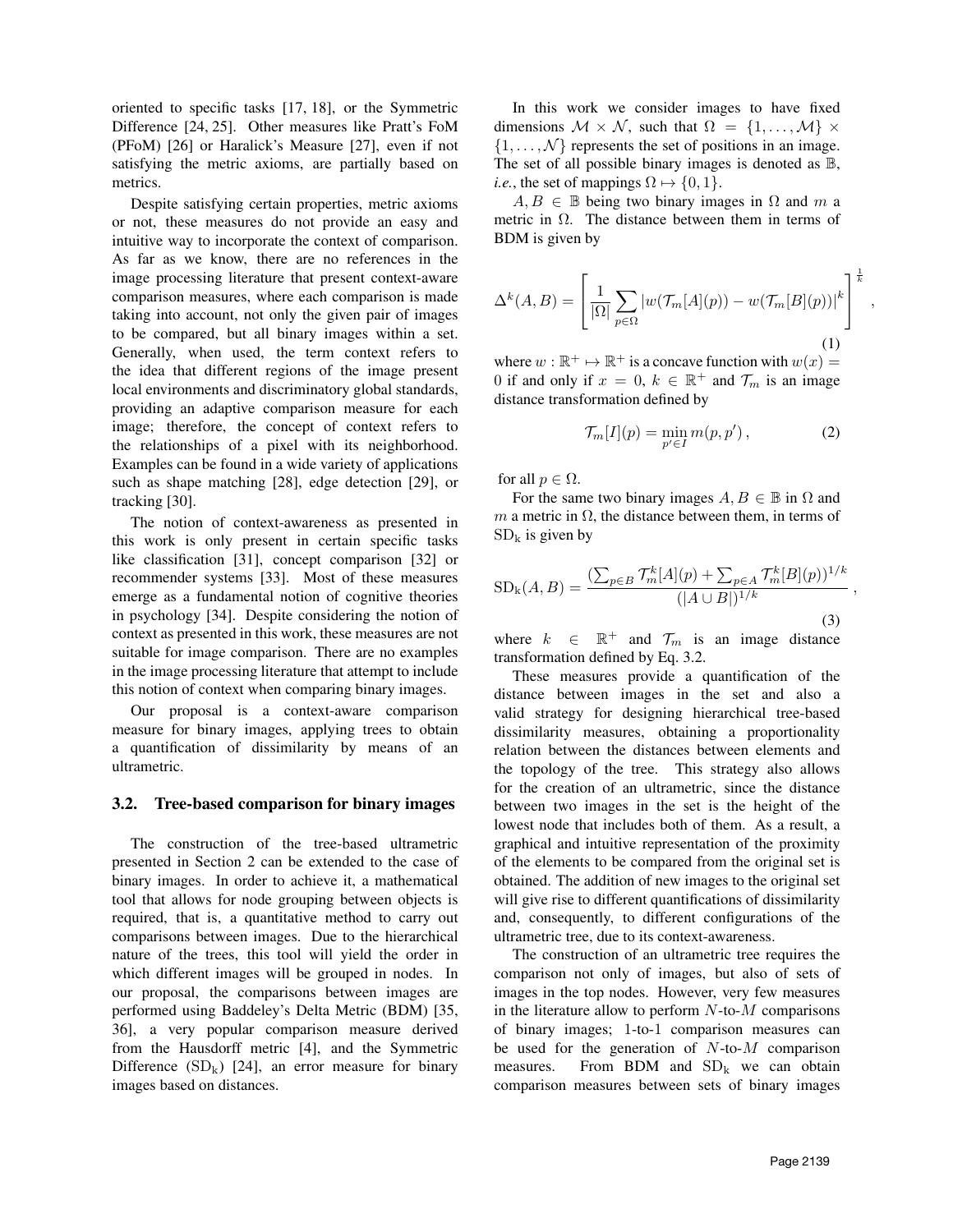A,B such that

$$
C(\mathbf{A}, \mathbf{B}) = \bigwedge_{i,j} \Delta^k(A_i, B_j) , \qquad (4)
$$

and

$$
D(\mathbf{A}, \mathbf{B}) = \bigwedge_{i,j} \text{SD}_{k}(A_{i}, B_{j}), \qquad (5)
$$

respectively.

#### 4. Experiments

In this section we conduct the experiments aimed at testing the performance of our proposed comparison measure. In this regard, we first present the binary image dataset employed for the experiments (Section 4.1) and second, we present a separability analysis based on quantitative data (Section 4.2).

#### 4.1. BSDS500 dataset

The Berkeley Segmentation Data Set and Benchmark 500 (BSDS500) [37] is a very popular dataset for edge detection and image segmentation applications. The dataset contains a large set of images, each one associated with a collection of hand-labelled ground truth images of edges. Figure 2 shows ground truth images associated with two different images of the BSDS500 dataset, *i.e.*, belonging to different classes.

Despite the fact that humans incur into great variability when labelling images, generally any human can group labelled images that come from the same original image (intra-class), and differentiate them from those that do not (inter-class). Any comparison measure should be able to replicate this human behavior, producing lower values for the comparison of intra-class images than for inter-class images. In Section 4.2 we will evaluate the ability to discriminate between pairs of intra-class and inter-class images of four different comparisons measures based on BDM and  $SD_k$ .

### 4.2. Separability analysis

The evaluation of the performance of comparison measures is not an easy task. In this work we analyze whether different comparison measures for binary images are able to replicate the human ability to discriminate when two boundary images in the BSDS500 are generated from the same original image or not; quantitatively, whether the comparison measure yields greater dissimilarity values for inter-class comparisons than for intra-class comparisons. A pair of images is considered intra-class if they are generated from the same original image (by different humans),

and inter-class if they are not. Since this is a task that humans can perform with little effort, it can be used as a simple measure of human behavior replication.

In this experiment, we compared all pairs of images using different configurations of BDM and  $SD<sub>k</sub>$ , and ultrametric trees based on them. For these experiments for BDM, we set  $w(x) = x$ ,  $k = 2$ , and m the bounded Euclidean distance  $m_t(p, p') =$  $\min(t, m(p, p')), p, p' \in \Omega$ , with  $t = \{2.5, 5, 10\};$ we refer to the direct measures and those generated with ultrametric trees as  $\Delta_t^2$  and UMT- $\Delta_t^2$ , respectively. As for  $SD_k$ , we set  $k = 2$ , and m the bounded Euclidean metric  $m_t(p, p') = \min(t, m(p, p'))$  for any  $p, p' \in \Omega$ , with  $t = \{2.5, 5, 10\}$ ; we refer to the direct measures and those generated with ultrametric trees as  $SD_{2,t}$  and UMT-SD<sub>2,t</sub>, respectively. The BSDS500 Test dataset contains 200 different classes, giving rise to 1063 images in total. This implies that the number of inter-class comparisons is several orders of magnitude greater than the number of intra-class comparisons. We also calculated the accuracy (Acc) of discrimination of the distributions for each possible threshold. Ideally,  $Acc = 1$  for at least one threshold, if the two distributions do not overlap, resulting in total separability.

In Figures 3 and 4 we present the distributions of the intra-class and inter-class comparisons for the direct comparison measures  $\Delta_t^2$  and  $SD_{2,t}$  (upper rows) and the ultrametric-tree-based comparison measures UMT- $\Delta_t^2$  and UMT-SD<sub>2,t</sub> (bottom rows). In addition, the accuracy is presented for each given threshold in both figures. Note that if the distributions were non-overlapping, the accuracy would reach the value 1. The results are replicated with  $t \in \{2.5, 5, 10\}.$ It is relevant to point out that, due to the great difference between the number of intra-class and inter-class comparisons, the distributions are presented in percentage terms. Note also that the distributions are shown on the left axis, while Acc is measured on the right axis, taking values between 0.5 and 1.

In general, the distributions of the intra-class and inter-class comparisons in Figs. 3 and 4 are quite separable for the four comparison measures, both the direct and the ultrametric tree-based measures. In general, the inter-class comparisons generate higher values than intra-class comparisons for all configurations, correctly simulating the human behavior. However, it can be seen at first glance that depending of the comparison measure, the intra-class and inter-class distributions are visually less overlapping, *i.e.*, more distant than others.

When comparing the standard (direct) and tree-based comparison measures, very interesting facts can be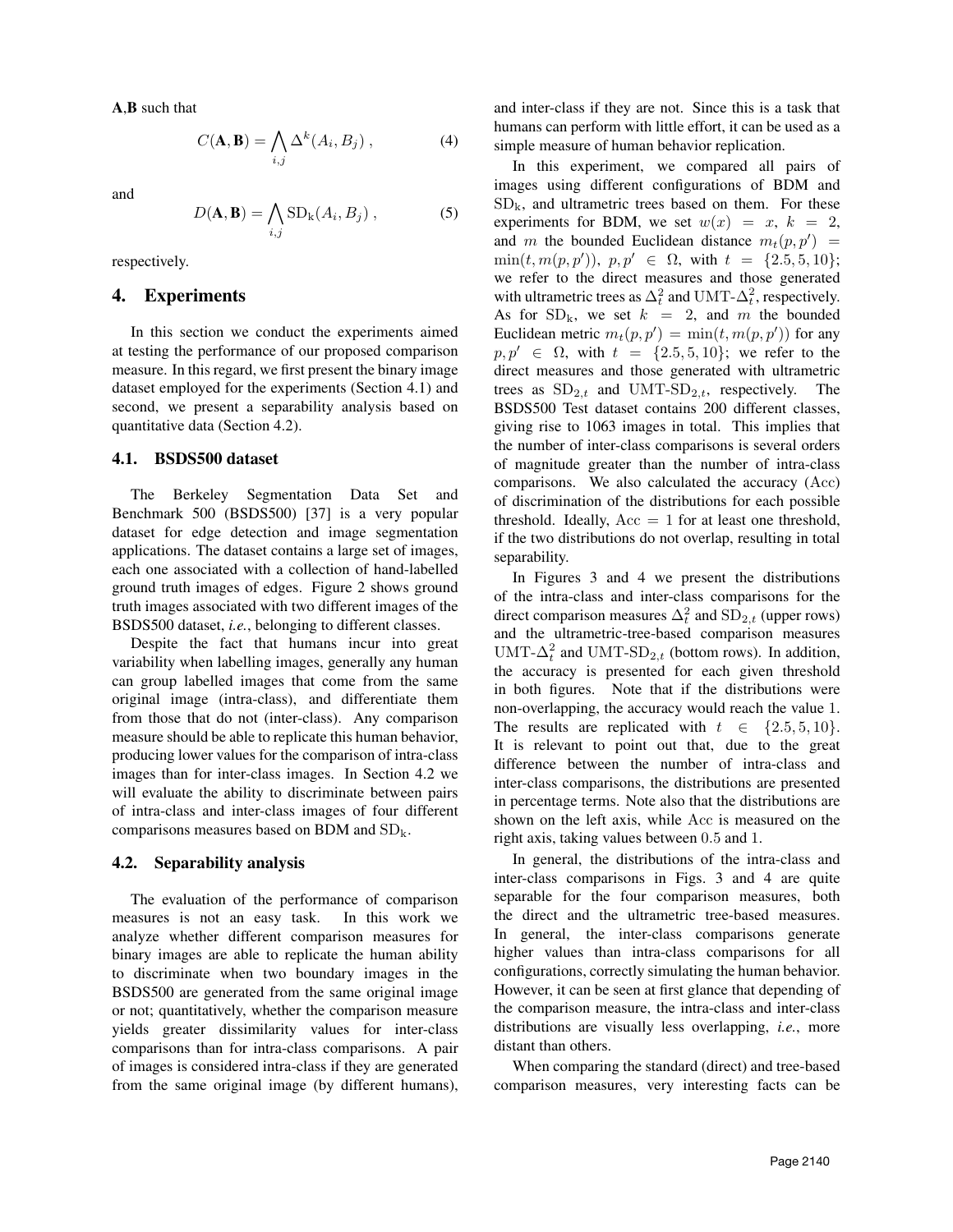

(b) Ground truth associated to the image 107072 from the BSDS500

Figure 2. Binary ground truth images from the BSDS500 dataset. Images that belong to the same class present a high variability due to different humans labelling.

pointed out. We can observe that both UMT- $\Delta_t^2$  and UMT-S $D_{2,t}$  present a notable improvement compared to  $\Delta_t^2$  and  $SD_{2,t}$  for all values of t. Direct comparison measures show a lower separability between the intra-class and inter-class distributions; on the contrary, the tree-based configurations not only show higher peaks of Acc, but also a larger area under the curve. Therefore, we can affirm that the use of trees not only leads to a qualitative improvement through the inclusion of the context of comparison, but it also leads to a quantitative improvement of the separability.

When comparing the results in Figs. 3 and 4, we can state that both  $SD_{2,t}$  and UMT-SD<sub>2,t</sub> lead to higher separability values than  $\Delta_t^2$  and UMT- $\Delta_t^2$ , even if the two direct measures present a notable improvement when incorporating the ultrametric trees. Despite the difference between the peaks of the distributions, we can still affirm that including the use of trees provides better separability values independently of the measure, in addition to the incorporation of the context of comparison.

# 5. Conclusions

In this work we present a context-aware comparison measure based on ultrametric trees for binary images. Specifically we intend to create a comparison measure that takes into account all binary images of a set, replicating how humans naturally perform comparisons. In order to achieve it, we propose a tree-based comparison measure that allows for an easy adaptation to the context through the setting of the topology of the graph; our method also leads to the creation of an ultrametric, since the distance between any two element in the set of original elements is the height of the lowest node that includes both of them, fulfilling the *strong triangle inequality*.

To obtain a quantitative comparison between binary images, we apply BDM [35, 36], a comparison measure derived from the Hausdorff metric [4], and the Symmetric Difference  $(SD_k)$  [24], a distance-based error measure for binary images. We apply our algorithm to the BSDS500 dataset and we perform a separability analysis, obtaining the accuracy and the corresponding distributions.

As a conclusion, we can affirm that the construction of an ultrametric tree applying simple mathematical notions, allows to model the context when comparing binary images. However, this construction must be supported by a comparison measure that provides a dissimilarity quantification for the selection of the nodes. Using BDM and  $SD_k$  provides high separability values, so we can affirm that our algorithm not only provides context-aware comparison measure, but also a better simulation of human behavior.

In future work, we shall explore the performance of ultrametric trees based on comparison measures that allow to perform  $N$ -to- $M$  comparisons of binary images naturally, and not through the adaptation of 1-to-1 comparison measures. Due to the almost absence of comparison measures that allow to perform comparisons involving different cardinalities of images, the incorporation of these measures could lead to an interesting new analysis of the separability when including the context of comparison.

## Acknowledgments

The authors gratefully acknowledge the financial support of the Spanish Research Agency, project PID2019-108392GB-I00 (AEI/10.13039/501100011033), as well as that of Navarra de Servicios y Tecnologías, S.A. (NASERTIC).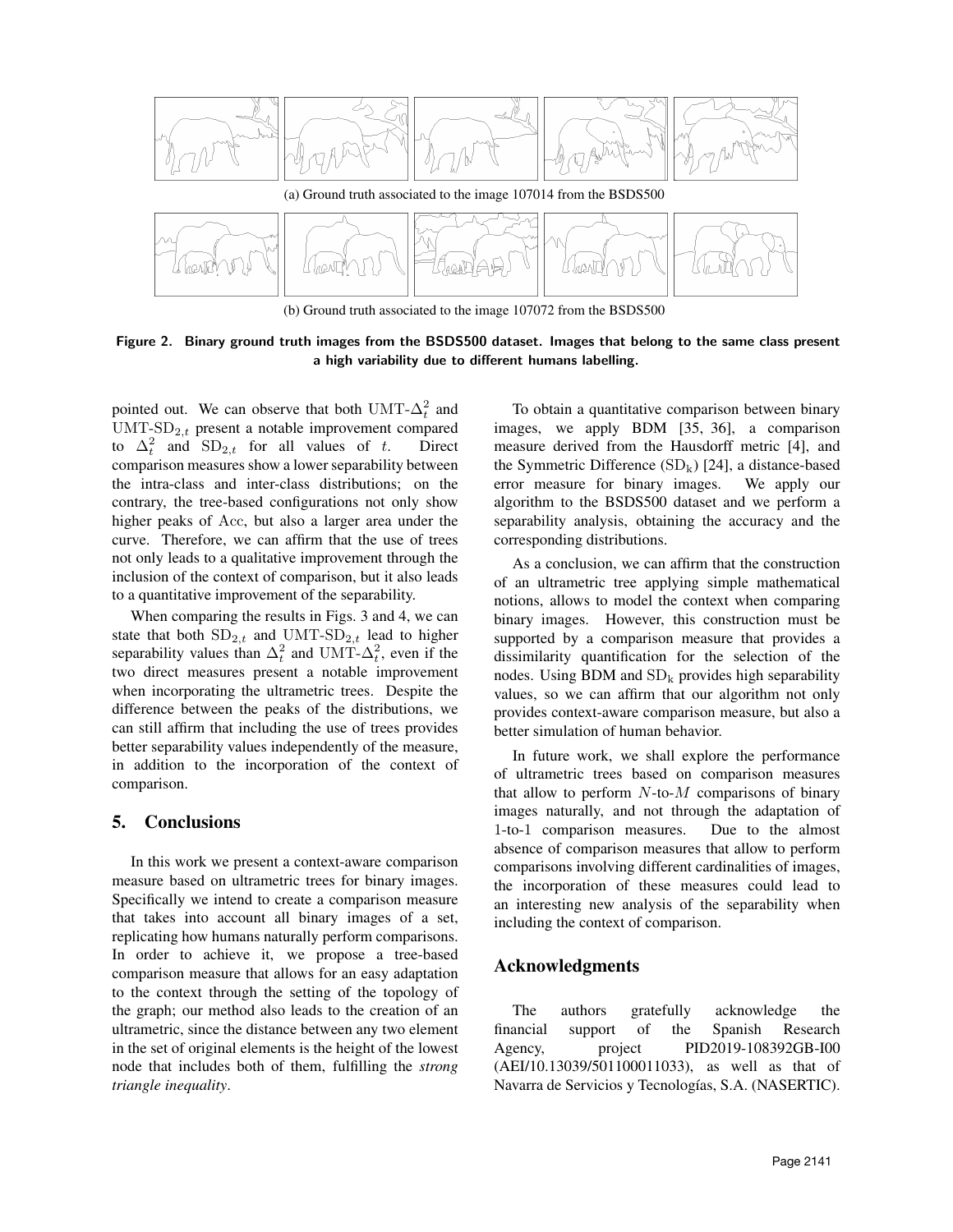

Figure 3. Intra- and inter-class distributions of the values obtained by  $\Delta_t^2$  and  $\mathrm{UMT}\text{-}\Delta_t^2$ , for the images in the BSDS500 Test set [37]. The accuracy of the separability of the distributions is also included for each threshold in the interval. Distributions are configured with 100 bins.

### References

- [1] D. Brunet and D. Sills, "A generalized distance transform: Theory and applications to weather analysis and forecasting," *IEEE Trans. on Geoscience and Remote Sensing*, vol. 55, no. 3, pp. 1752–1764, 2016.
- [2] G. Vidal-Diez de Ulzurrun, T.-Y. Huang, C.-W. Chang, H.-C. Lin, and Y.-P. Hsueh, "Fungal feature tracker (fft): A tool for quantitatively characterizing the morphology and growth of filamentous fungi," *PLoS Computational Biology*, vol. 15, no. 10, p. e1007428, 2019.
- [3] P. Arbelaez, M. Maire, C. Fowlkes, and J. Malik, "Contour detection and hierarchical image segmentation," *IEEE Trans. on Pattern Analysis and Machine Intelligence*, vol. 33, pp. 898–916, 2011.
- [4] D.-G. Sim, O.-K. Kwon, and R.-H. Park, "Object matching algorithms using robust Hausdorff distance measures," *IEEE Trans. on Image Processing*, vol. 8, no. 3, pp. 425–429, 1999.
- [5] J. Paumard, "Robust comparison of binary images," *Pattern Recognition Letters*, vol. 18, no. 10, pp. 1057–1063, 1997.
- [6] F. J. Estrada and A. D. Jepson, "Benchmarking image segmentation algorithms," *International Journal of Computer Vision*, vol. 85, no. 2, pp. 167–181, 2009.
- [7] C. Lopez-Molina, B. De Baets, H. Bustince, J. Sanz, and E. Barrenechea, "Multiscale edge detection based on Gaussian smoothing and edge tracking," *Knowledge-Based Systems*, vol. 44, pp. 101–111, 2013.
- [8] B. Zieliński and M. Iwanowski, "Binary image comparison with use of tree-based approach," in *Image Processing and Communications Challenges 4* (R. S.

Choras, ed.), (Berlin, Heidelberg), pp. 171–177, Springer ´ Berlin Heidelberg, 2013.

- [9] A. Tversky and D. H. Krantz, "The dimensional representation and the metric structure of similarity data," *Journal of mathematical psychology*, vol. 7, no. 3, pp. 572–596, 1970.
- [10] A. Asman and B. Landman, "Robust statistical label fusion through consensus level, labeler accuracy and truth estimation (COLLATE)," *IEEE Trans. on Medical Imaging*, vol. 30, pp. 1779–94, 2011.
- [11] T. Faver, K. Kochalski, M. K. Murugan, H. Verheggen, E. Wesson, and A. Weston, "Roundness properties of ultrametric spaces," *Glasgow Mathematical Journal*, vol. 56, no. 3, pp. 519–535, 2014.
- [12] J. M. Yearsley, A. Barque-Duran, E. Scerrati, J. A. Hampton, and E. M. Pothos, "The triangle inequality constraint in similarity judgments," *Progress in Biophysics and Molecular Biology*, vol. 130, pp. 26–32, 2017.
- [13] A. Tversky, "Features of similarity," *Psychological Review*, vol. 84, no. 4, pp. 327–352, 1977.
- [14] J. Fumanal-Idocin, A. Alonso-Betanzos, O. Cordón, H. Bustince, and M. Minárová, "Community detection and social network analysis based on the Italian Wars of the 15th century," *Future Generation Computer Systems*, vol. 113, pp. 25–40, 2020.
- [15] C. M. Bishop, *Pattern Recognition and Machine Learning (Information Science and Statistics)*. Berlin, Heidelberg: Springer-Verlag, 2006.
- [16] A. Tversky, *Preference, belief, and similarity : selected writings by Amos Tversky; edited by Eldar Shafir*. Cambridge, Mass: MIT Press, 2004.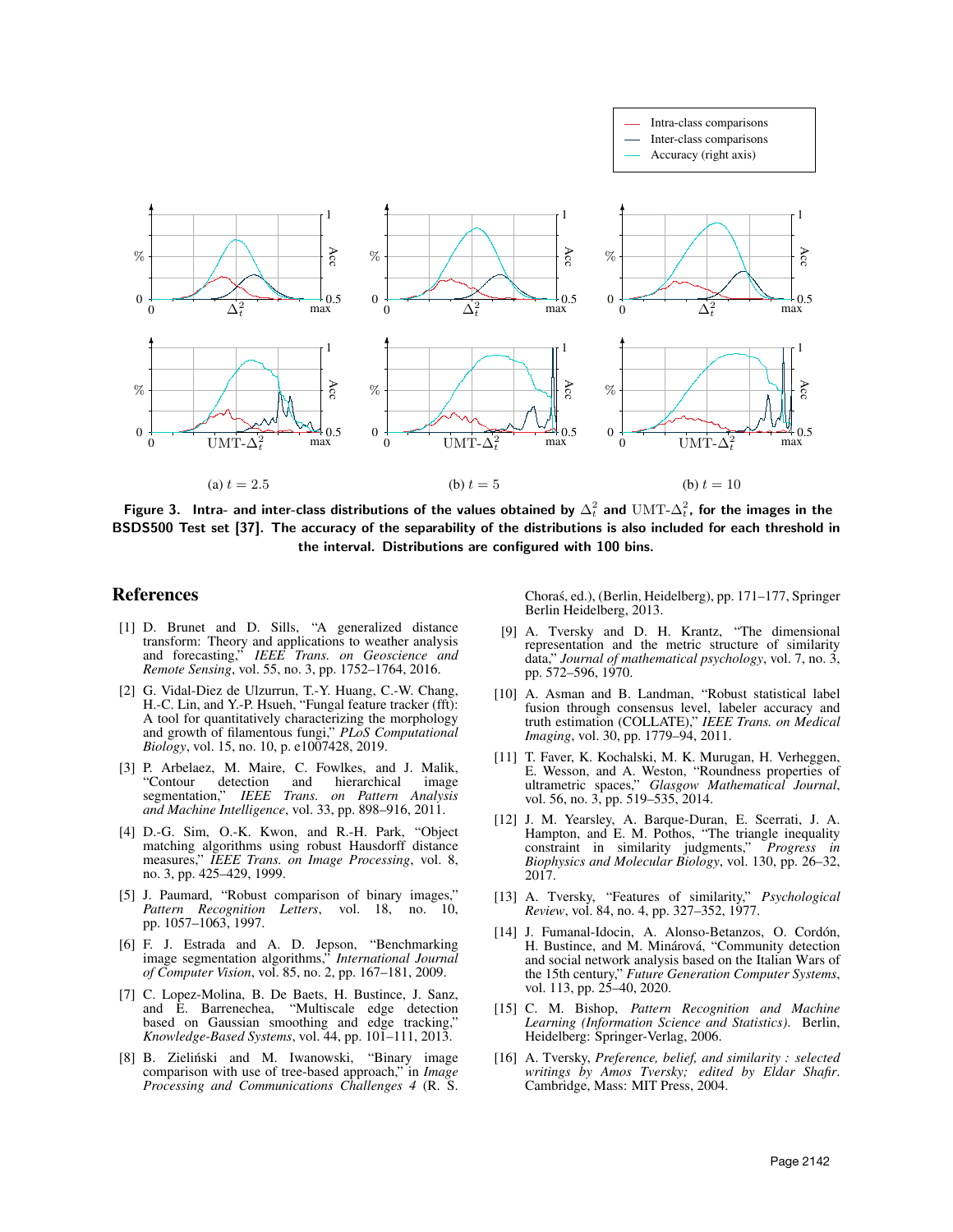

Figure 4. Intra- and inter-class distributions of the values obtained by  $SD_{2,t}$  and  $UMT-SD_{2,t}$ ,  $t \in \{2.5, 5, 1\}$ , for the images in the BSDS500 Test set [37]. The accuracy of the separability of the distributions is also included for each threshold in the interval. Distributions are configured with 100 bins.

- [17] M. Dubuisson and A. K. Jain, "A modified Hausdorff distance for object matching," in *Proc. on Pattern Recognition*, vol. 1, pp. 566–568, 1994.
- [18] B. Takács, "Comparing face images using the modified Hausdorff distance," *Pattern Recognition*, vol. 31, no. 12, pp. 1873–1881, 1998.
- [19] F. Perronnin, Y. Liu, and J.-M. Renders, "A family of contextual measures of similarity between distributions with application to image retrieval," in *2009 IEEE Conference on Computer Vision and Pattern Recognition*, pp. 2358–2365, 2009.
- [20] Y. Zhao, G. Karypis, and U. Fayyad, "Hierarchical clustering algorithms for document datasets," *Data Mining and Knowledge Discovery*, vol. 10, pp. 141–168, 2005.
- [21] K. Bowyer, C. Kranenburg, and S. Dougherty, "Edge detector evaluation using empirical ROC curves," *Computer Vision and Image Understanding*, vol. 84, no. 1, pp. 77–103, 2001.
- [22] B. Magnier and H. Abdulrahman, "A study of measures for contour-based recognition and localization of known objects in digital images," in *Proc. of the IEEE International Conf. on Image Processing Theory, Tools and Applications (IPTA 2018)*, 2018.
- [23] J. Gimenez, J. Martinez, and A. G. Flesia, "Unsupervised edge map scoring: A statistical complexity approach," *Computer Vision and Image Understanding*, vol. 122, pp. 131–142, 2014.
- [24] C. Lopez-Molina, B. De Baets, and H. Bustince, "Quantitative error measures for edge detection," *Pattern Recognition*, vol. 46, no. 4, pp. 1125–1139, 2013.
- [25] C. Lopez-Molina, H. Bustince, and B. De Baets, "Separability criteria for the evaluation of boundary detection benchmarks," *IEEE Trans. on Image Processing*, vol. 25, no. 3, pp. 1047–1055, 2016.
- [26] I. Abdou and W. Pratt, "Quantitative design and evaluation of enhancement/thresholding edge detectors," in *Proc. of the IEEE*, vol. 67, pp. 753–763, 1979.
- [27] R. M. Haralick, "Digital step edges from zero crossing of second directional derivatives," *IEEE Trans. on Pattern Analysis and Machine Intelligence*, vol. 6, no. 1, pp. 58–68, 1984.
- [28] S. Belongie, J. Malik, and J. Puzicha, "Shape matching and object recognition using shape contexts," *IEEE Trans. on Pattern Analysis and Machine Intelligence*, vol. 24, no. 4, pp. 509–522, 2002.
- [29] R. M. Haralick and J. S. J. Lee, "Context dependent edge detection and evaluation," *Pattern Recognition*, vol. 23, no. 1-2, pp. 1–19, 1990.
- [30] M. Mueller, N. Smith, and B. Ghanem, "Context-aware correlation filter tracking," in *2017 IEEE Conference on Computer Vision and Pattern Recognition (CVPR)*, pp. 1387–1395, 2017.
- [31] H. Cao, D. H. Hu, D. Shen, D. Jiang, J.-T. Sun, E. Chen, and Q. Yang, "Context-aware query classification," in *Proceedings of the 32nd International ACM SIGIR Conference on Research and Development in Information Retrieval*, SIGIR '09, (New York, NY, USA), p. 3–10, Association for Computing Machinery, 2009.
- [32] S. Bordag, "A comparison of co-occurrence and similarity measures as simulations of context," in *Computational Linguistics and Intelligent Text*